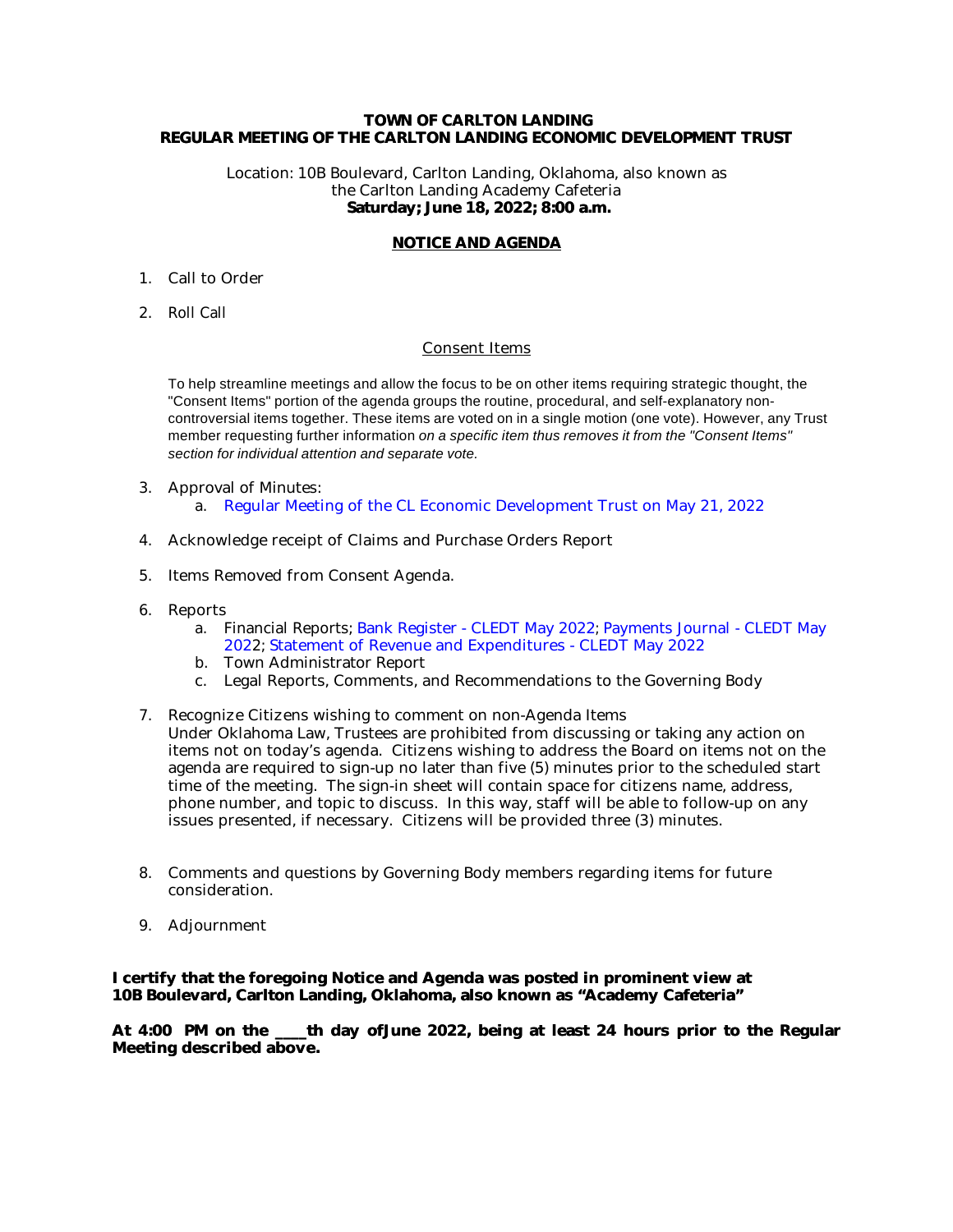#### **\_\_\_\_\_\_\_\_\_\_\_\_\_\_\_\_\_\_\_\_\_\_\_\_\_\_\_\_\_\_\_\_\_\_\_\_\_\_\_\_\_ Jan Summers Signature of Person Posting the Agenda Printed Name of Person Posting the Agenda** Agenda Regular Meeting of the CLEDT Page 1 of 2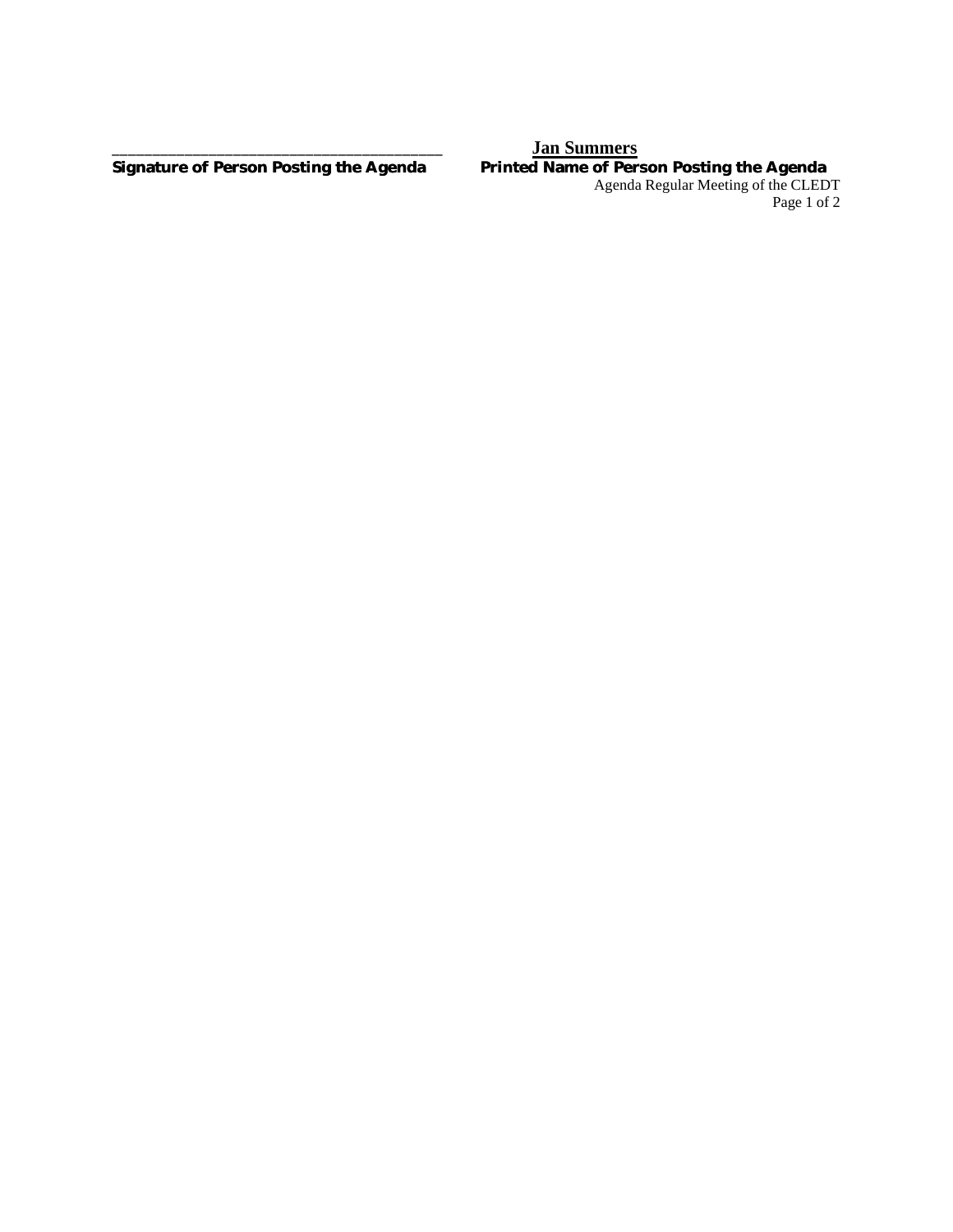#### <span id="page-2-0"></span> **TOWN OF CARLTON LANDING REGULAR MEETING OF THE CARLTON LANDING ECONOMIC DEVELOPMENT TRUST**

#### Location: 10B Boulevard, Carlton Landing, Oklahoma, also known as the Carlton Landing Academy Cafeteria  **Saturday; May 21, 2022; 8:00 a.m.**

#### **MINUTES**

### 1. Call to Order

The meeting was called to order at 8:04 a.m. with Mayor Chinnici presiding.

2. Roll Call

| PRESENT: | Joanne Chinnici |
|----------|-----------------|
|          | Kris Brule'     |
|          | Mary Myrick     |

ABSENT: Chuck Mai Clay Chapman

#### Consent Items

- 3. Approval of Minutes:
	- a. Regular Meeting of the CL Economic Development Trust on April 16, 2022
- 4. Acknowledge receipt of Claims and Purchase Orders Report

MOTION: A Motion was made by Brule' and seconded by Myrick to accept The consent agenda as presented

AYE: Joanne Chinnici Kris Brule' Mary Myrick

NAY: None

- 5. Items Removed from Consent Agenda.
- 6. Consider, discuss and possibly vote to amend, revise, approve or deny Resolution 2022- 05-01 approving the Town of Carlton Landing, Oklahoma, budget for the General Fund, Street and Alley Fund, and Carlton Landing Economic Development Trust for the fiscal year beginning July 1, 2022, and ending June 30, 2023, and providing for the investment of said funds, or take any other appropriate action. Exhibits:

Trustee Myrick suggested management of interest

MOTION: A motion was made by Chinnici and seconded by Myrick to Approve the Town of Carlton Landing, Oklahoma, budget for the General Fund, Street and Alley Fund, and Carlton Landing Economic Development Trust for the fiscal year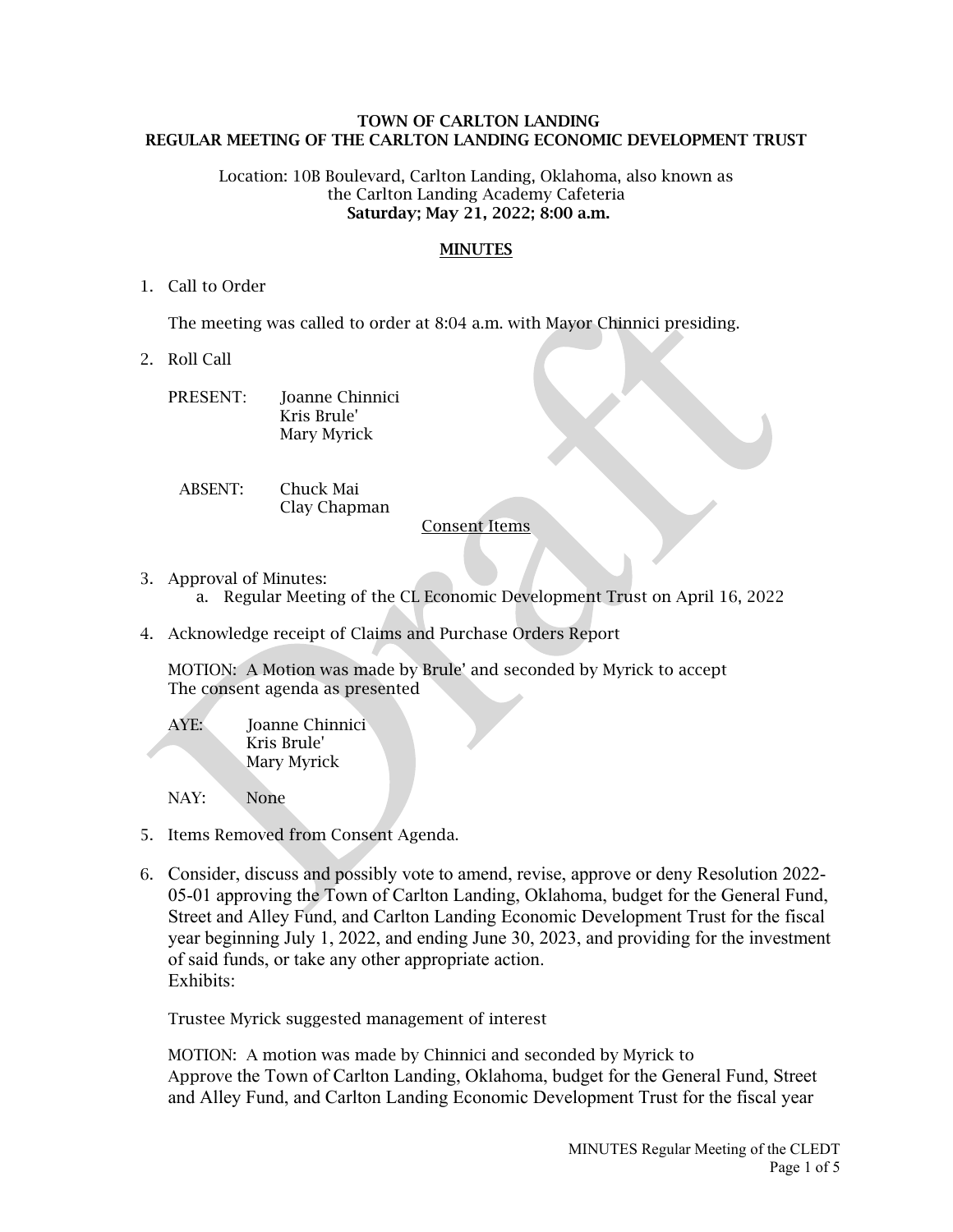beginning July 1, 2022 and ending June 30, 2023, and providing for the investment of said fund

- AYE: Joanne Chinnici Kris Brule' Mary Myrick
- NAY: None
- 7. Reports
	- a. Financial Reports (See attachment)
	- b. Town Administrator Report (See attachment)
	- c. Legal Reports, Comments, and Recommendations to the Governing Body
	- Kay Wall worked with Mr. Buckley regarding the completion of the Water Street pavilion
	- Reviewed the Budget Resolution

 $\mathcal{L}=\mathcal{L}=\mathcal{L}=\mathcal{L}=\mathcal{L}=\mathcal{L}=\mathcal{L}=\mathcal{L}=\mathcal{L}=\mathcal{L}=\mathcal{L}=\mathcal{L}=\mathcal{L}=\mathcal{L}=\mathcal{L}=\mathcal{L}=\mathcal{L}=\mathcal{L}=\mathcal{L}=\mathcal{L}=\mathcal{L}=\mathcal{L}=\mathcal{L}=\mathcal{L}=\mathcal{L}=\mathcal{L}=\mathcal{L}=\mathcal{L}=\mathcal{L}=\mathcal{L}=\mathcal{L}=\mathcal{L}=\mathcal{L}=\mathcal{L}=\mathcal{L}=\mathcal{L}=\mathcal{$ 

 $\mathcal{L}_\text{max}$  and  $\mathcal{L}_\text{max}$  and  $\mathcal{L}_\text{max}$  and  $\mathcal{L}_\text{max}$  and  $\mathcal{L}_\text{max}$ 

- Attended the OML Banquet
- 8. Recognize Citizens wishing to comment on non-Agenda Items None
- 9. Comments and questions by Governing Body members regarding items for future consideration. None
- 10. Adjournment

There being no further business, a motion was made and seconded to adjourn the meeting at 8:15 a.m., May 21, 2022.

Mayor

Attest:

Town Clerk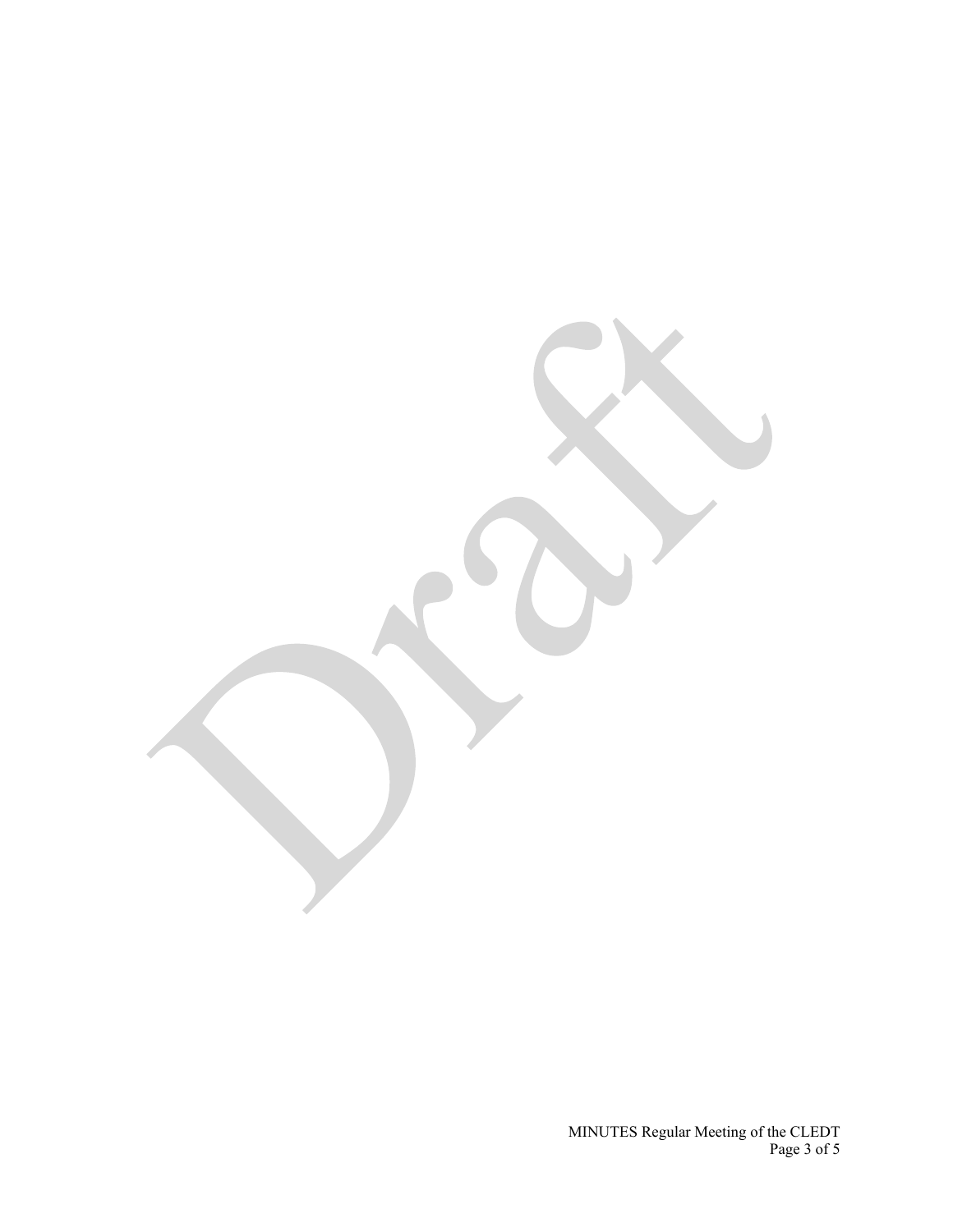## CLEDT - Budget Supplement Information - FY 22-23

| Ledger ID                 | Ledger Description                            |    |                 |    |                 |    |                |   |              |
|---------------------------|-----------------------------------------------|----|-----------------|----|-----------------|----|----------------|---|--------------|
|                           |                                               |    | Actual          |    | Actual          |    | Amended Budget |   | Proposed     |
| CLEDT                     |                                               |    | FY 19-20        |    | FY 20-21        |    | FY 21-22       |   | FY 22-23     |
| Non-Departmental Revenue  |                                               |    |                 |    |                 |    |                |   |              |
| 05-00-4015-00             | Pittsburgh County Sinking Fund Receipts       | \$ | 497,061.31      | -S | 698,327.98      | -S | 868,289.00 \$  |   | 800,000.00   |
| 05-00-4350-00             | Revenue Bond                                  | Ś  | 1,455,000.00    | \$ | 61,500.28       | .s | 1,265,128.92   |   |              |
| 05-00-4400-00             | Interest Income                               |    |                 | \$ | 78.26           |    |                |   |              |
| 05-00-4450-00             | Miscellanous Revenue                          |    |                 | \$ | 55.89           |    |                |   |              |
|                           |                                               |    |                 |    |                 |    |                |   |              |
|                           | Transfer IN from Gen Fund                     |    |                 |    |                 |    |                |   |              |
| 05-00-9000-00             |                                               |    |                 |    |                 |    |                |   |              |
|                           |                                               | Ś. | 1,946,860.00 \$ |    | 1,039,846.81 \$ |    | 644,885.00 \$  |   | 1,135,000.00 |
|                           | Balance Forward/Carry-over                    |    |                 |    |                 |    |                |   |              |
|                           |                                               |    |                 |    | 1,799,809.22 \$ |    | 2,778,302.92 S |   | 1,935,000.00 |
|                           | TOTAL AVAILABLE REVENUES                      | S  | 3,898,921.31 \$ |    |                 |    |                |   |              |
|                           |                                               |    |                 |    |                 |    |                |   |              |
| <b>General Government</b> |                                               |    |                 |    |                 |    |                |   |              |
| Personal Services         |                                               |    |                 |    |                 |    |                |   |              |
|                           | <b>SUBTOTAL</b>                               |    |                 | \$ |                 | \$ |                |   |              |
|                           |                                               |    |                 |    |                 |    |                |   |              |
| Materials & Supplies      |                                               |    |                 |    |                 |    |                |   |              |
|                           | SUBTOTAL                                      |    |                 | \$ |                 | \$ |                |   |              |
|                           |                                               |    |                 |    |                 |    |                |   |              |
| Other Services            |                                               |    |                 |    |                 |    |                |   |              |
|                           | <b>SUBTOTAL</b>                               | Ŝ. | 1,143.13 \$     |    |                 | s  |                |   |              |
|                           |                                               |    |                 |    |                 |    |                |   |              |
| Capital Outlay            |                                               |    |                 |    |                 |    |                |   |              |
|                           | <b>SUBTOTAL</b>                               |    |                 | \$ |                 | \$ |                |   |              |
|                           |                                               |    |                 |    |                 |    |                |   |              |
| Debt Service              |                                               |    |                 |    |                 |    |                |   |              |
| 05-15-8100-00             | 2018 Revenue Bond                             | \$ | 126,500.00      | s  | 136,873.48      | s  | 208,425.21 \$  |   | 210,375.00   |
| 05-15-8101-00             | 20188 Revenue Bond                            | \$ | 71,500.00       | s  | 75,000.00       | s  | 123,700.00     | s | 119,100.00   |
| 05-15-8102-00             | 2019 Revenue Bond                             | s  | 74,000.00       | Ś. | 106,500.00      | \$ | 188,887.50     | s | 187,275.00   |
| 05-15-8103-00             | 2020 Revenue Bond                             |    |                 | Ŝ  | 56,500.00       | s  | 79,925.00      | s | 82,450.00    |
| 05-15-8104-00             | 2021 Revenue Bond                             |    |                 |    |                 | Ś. | 165,360.00 \$  |   | 165,360.36   |
|                           | Bond Origination Fees                         | \$ | 47,500.00       |    |                 | Ś. | 55,000.00      |   |              |
| 05-15-8500-00             | Interest Expense                              | \$ | 171,444.33      | s  | 218,821.39      |    |                |   |              |
|                           | <b>SUBTOTAL</b>                               | Ś  | 272,000.00      | s  | 593,694.87 \$   |    | 821,297.71 \$  |   | 764,560.36   |
|                           |                                               |    |                 |    |                 |    |                |   |              |
| Transfers - Out           |                                               |    |                 |    |                 |    |                |   |              |
| 05-15-9500-00             | Transfer OUT to Gen Fund                      |    |                 | \$ | 96,663.96 \$    |    | 101,989.00 \$  |   | 120,146.00   |
| 05-15-9503-00             | Transfer OUT to RESERVE Fund                  |    |                 |    |                 |    |                |   |              |
|                           | <b>SUBTOTAL</b>                               |    |                 | \$ | 96,663.96 \$    |    | 101,989.00 \$  |   | 120,146.00   |
|                           |                                               |    |                 |    |                 |    |                |   |              |
|                           | DEPT. TOTAL                                   | Ś. | 273.143.13 \$   |    | 690,358.83      | -S | 923,286.71 \$  |   | 884,706.36   |
|                           |                                               |    |                 |    |                 |    |                |   |              |
| <b>TIF Projects</b>       |                                               |    |                 |    |                 |    |                |   |              |
| Capital Outlay            |                                               |    |                 |    |                 |    |                |   |              |
| 05-20-7100-00             | 2018 Rev Bond - School Support                | \$ | 459,798.00      |    |                 |    |                |   |              |
| 05-20-7100-01             | 2018 Rev Bond - Infrastructure Reimbersement  | Ś  | 337,614.00      |    |                 |    |                |   |              |
| 05-20-7100-02             | 2018 Rev Bond - County Support                |    |                 |    |                 |    |                |   |              |
| 05-20-7100-03             | 2018 Rev Bond - Developer Reimbursement       | \$ | 36,238.00       |    |                 |    |                |   |              |
| 05-20-7100-04             | 2018 Rev Bond - Alley Beautification          | s  | 14,606.02 \$    |    | 268,035.87      |    |                |   |              |
| 05-20-7100-05             | 2018 Rev Bond - Marina Center - Courtesy Dock | \$ | 28,000.00       |    |                 |    |                |   |              |
| 05-20-7100-06             | 2018 Rev Bond - Marina Center - Clearing      | \$ | 67,345.71       |    |                 |    |                |   |              |
| 05-20-7100-07             | 2018 Rev Bond - Marina Center Fencing         | \$ | 10,400.00       |    |                 |    |                |   |              |
| 05-20-7100-08             | 2018 Rev Bond - Marina CenterRoad Access      | \$ | 78,000.00       |    |                 |    |                |   |              |
| 05-20-7100-09             | 2018 Rev Bond - Playground                    | \$ | 69,470.59 \$    |    |                 | s  | 10,000.00      |   |              |
| 05-20-7100-10             | 2018 Rev Bond - Pavilion                      |    |                 | \$ | 26,920.00       |    |                |   |              |
| 05-20-7100-11             | 2018 Rev Bond - Mailboxes                     | \$ | 13,519.02       | s  | 1,354.69        |    |                |   |              |
| 05-20-7101-00             | 2018B Rev Bond - School Support               |    |                 | s  |                 |    |                |   |              |
| 05-20-7101-01             | 2018B Rev Bond - Infrastructure Reimbursement | \$ | 206,000.00      |    |                 |    |                |   |              |
|                           |                                               |    |                 |    |                 |    |                |   |              |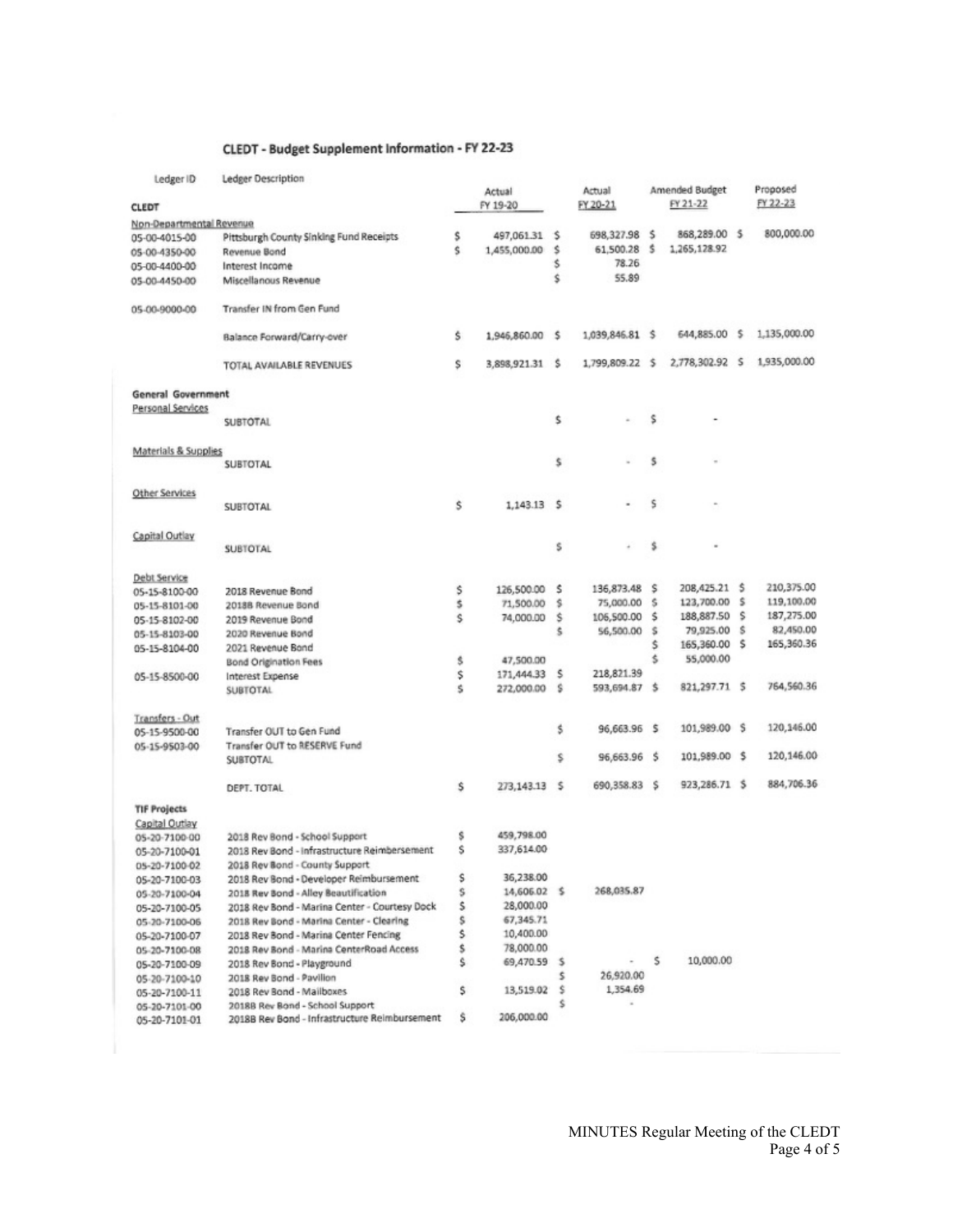| <b>CLEDT</b>  |                                                 |    | Actual<br>FY 19-20 | Actual<br>FY 20-21 |               | Amended Budget<br>FY 21-22 |                | Proposed<br>FY 22-23 |              |
|---------------|-------------------------------------------------|----|--------------------|--------------------|---------------|----------------------------|----------------|----------------------|--------------|
| 05-20-7101-02 | 20188 Rev Bond - County Support                 | Ś. | 222, 292.29        |                    |               |                            |                |                      |              |
| 05-20-7101-03 | 2018B Rev Bond - Developer Reimbursement        |    | 144,241.14         |                    |               |                            |                |                      |              |
| 05-20-7101-04 | 2018B Rev Bond - Pavilion                       |    |                    |                    |               |                            |                |                      |              |
| 05-20-7101-05 | 2018B Rev Bond - Town Green - Public Amenity    | Ŝ  | 131,622.00         |                    |               |                            |                |                      |              |
| 05-20-7101-06 | 2018B Rev Bond - Town Hall Phase 1              | Ś  | 30,621.00          |                    |               |                            |                |                      |              |
| 05-20-7101-07 | 2018B Rev Bond - campsites - business Incentive |    |                    | s                  |               | s                          | 1,170.98       |                      |              |
| 05-20-7102-00 | 2019 Rev Bond - Scool Buildings                 |    |                    |                    |               |                            |                |                      |              |
| 05-20-7102-01 | 2019 Rev Bond -Community Center                 | Ŝ  | 904,436.00         | s                  |               | s                          | 350,000.00     |                      |              |
| 05-20-7102-02 | 2019 Rev Bond - campsites - business Incentive  |    |                    |                    |               | s                          | 67,305.84      |                      |              |
| 05-20-7102-03 | 2019 Rev Bond - Trail Development               |    |                    |                    |               |                            |                | s                    | 25,000.00    |
| 05-20-7103-00 | 2020 Rev Bond - Pavilion Facility               |    |                    |                    | 331,064.67 \$ |                            | 91,030.00      |                      |              |
| 05-20-7103-01 | 2020 Rev Bond - Ridgeline trail                 |    |                    |                    | 6,255.00 \$   |                            | 101,700.00     |                      |              |
| 05-20-7103-02 | 2020 Rev Bond - campsites - business Incentive  |    |                    |                    |               | s                          | 6,532.18       |                      |              |
| 05-20-7103-03 | 2020 Rev Bond - Alley Improvement               |    |                    |                    | 30,971.46     |                            |                |                      |              |
| 05-20-7103-04 | 2020 Rev Bond - Future Project Plan/Cost        |    |                    |                    |               | ŝ                          | 17,146.81      |                      |              |
| 05-20-7103-05 | 2020 RevBond - Parking Lot 10-Trees/Improv      |    |                    | Ś                  | 19,794.23     |                            |                |                      |              |
| 05-20-7104-00 | 2021 Rev Bond - Community Center                |    |                    |                    |               |                            | 35,000.00 \$   |                      | 35,000.00    |
| 05-20-7104-01 | 2021 Rev Bond - Marina Relocation               |    |                    |                    |               | s                          | $\blacksquare$ |                      |              |
| 05-20-7104-02 | 2021 RevBond - Stephens Road                    |    |                    |                    |               |                            | 800,000.00     | s.                   | 750,000.00   |
| 05-20-7104-03 | 2021 Rev Bond - Alley Phase 4/Redbud            |    |                    |                    |               |                            | 240,000.00     | s                    | 225,000.00   |
|               | <b>SUBTOTAL</b>                                 | Ś. | 2,754,203.77       | s                  | 684,395.92 \$ |                            | 1,719,885.81   | s                    | 1,035,000.00 |
|               | DEPT. TOTAL                                     | Ŝ. | 2,754,203.77       | -S                 | 684,395.92 \$ |                            | 1,719,885.81   | s                    | 1,035,000.00 |
|               | <b>TOTAL EXPENSES</b>                           | s  | 3,027,346.90       | s                  | 1,374,754.75  | s                          | 2,643,172.52   | s                    | 1,919,706.36 |
|               | Year End Fund Balance                           | s  | 871, 574.41        | ŝ                  | 425,054.47 \$ |                            | 135,130.40 \$  |                      | 15,293.64    |

MINUTES Regular Meeting of the CLEDT Page 5 of 5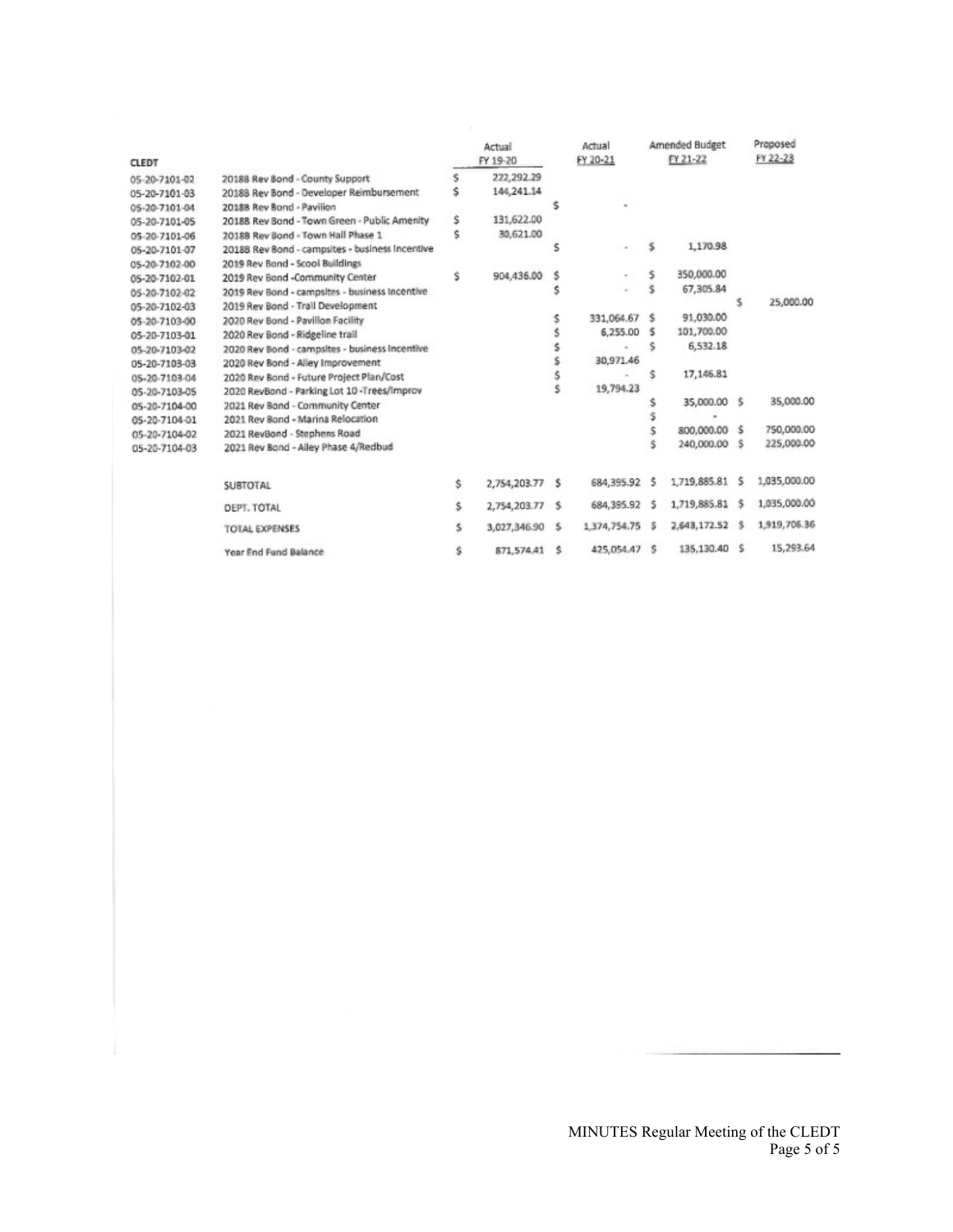4:27 PM **Bank Register**

**5/1/2022 to 5/31/2022**

<span id="page-7-0"></span>

|                                | <b>Transaction Transaction</b> |                         | <b>Deposit</b> | <b>Deposit</b>                        | <b>Receipts</b> | <b>Checks &amp;</b> |                 |
|--------------------------------|--------------------------------|-------------------------|----------------|---------------------------------------|-----------------|---------------------|-----------------|
| <b>Date</b>                    | <b>Number</b>                  | Name / Description      | <b>Date</b>    | <b>Number</b>                         | & Credits       | <b>Payments</b>     | <b>Balance</b>  |
| 1040 BOK 3649 TIF Increment    |                                |                         |                |                                       |                 |                     |                 |
|                                |                                | Beginning Balance       |                |                                       | 0.00            | 0.00                | 1,039,468.35    |
| 5/20/2022                      | R-00067                        | Pittsburg County Clerk  |                |                                       | 26,402.50       | 0.00                | 1,065,870.85    |
|                                |                                |                         |                |                                       |                 |                     |                 |
| 5/27/2022                      | 0145                           | Town of Carlton Landing |                |                                       | 0.00            | 10,133.07           | 1,055,737.78    |
|                                |                                |                         |                | 1040 BOK 3649 TIF Increment Totals    | \$26,402.50     | \$10,133.07         | \$1,055,737.78  |
| 1050 BOK 6147 - Rev Bond 2018  |                                |                         |                |                                       |                 |                     |                 |
|                                |                                | Beginning Balance       |                |                                       | 0.00            | 0.00                | 7,723.40        |
| 5/2/2022                       | R-00076                        | <b>BOK Financial</b>    |                |                                       | 0.11            | 0.00                | 7,723.51        |
|                                |                                |                         |                | 1050 BOK 6147 - Rev Bond 2018 Totals  | \$0.11          | \$0.00              | \$7,723.51      |
| 1060 BOK 4042 - Rev Bond 2018B |                                |                         |                |                                       |                 |                     |                 |
|                                |                                | Beginning Balance       |                |                                       | 0.00            | 0.00                | 146.32          |
|                                |                                |                         |                | 1060 BOK 4042 - Rev Bond 2018B Totals | \$0.00          | \$0.00              | \$146.32        |
| 1070 BOK - Rev Bond 2019       |                                |                         |                |                                       |                 |                     |                 |
|                                |                                | Beginning Balance       |                |                                       | 0.00            | 0.00                | 36,577.08       |
|                                |                                |                         |                | 1070 BOK - Rev Bond 2019 Totals       | \$0.00          | \$0.00              | \$36,577.08     |
| 1080 BOK 3045 Rev Bond 2020    |                                |                         |                |                                       |                 |                     |                 |
|                                |                                | Beginning Balance       |                |                                       | 0.00            | 0.00                | 2,282.43        |
| 5/12/2022                      | 0032                           | Mr Printer              |                |                                       | 0.00            | 150.00              | 2,132.43        |
| 5/13/2022                      | 0033                           | New Town Development    |                |                                       | 0.00            | 5,543.63            | (3,411.20)      |
|                                |                                |                         |                | 1080 BOK 3045 Rev Bond 2020 Totals    | \$0.00          | \$5,693.63          | $($ \$3,411.20) |
|                                |                                |                         |                | <b>Report Totals</b>                  | \$26,402.61     | \$15,826.70         | \$1,096,773.49  |
|                                |                                |                         |                | Records included in total $= 10$      |                 |                     |                 |

Report Options Trans Date: 5/1/2022 to 5/31/2022 Fund: CLEDT Display Notation: No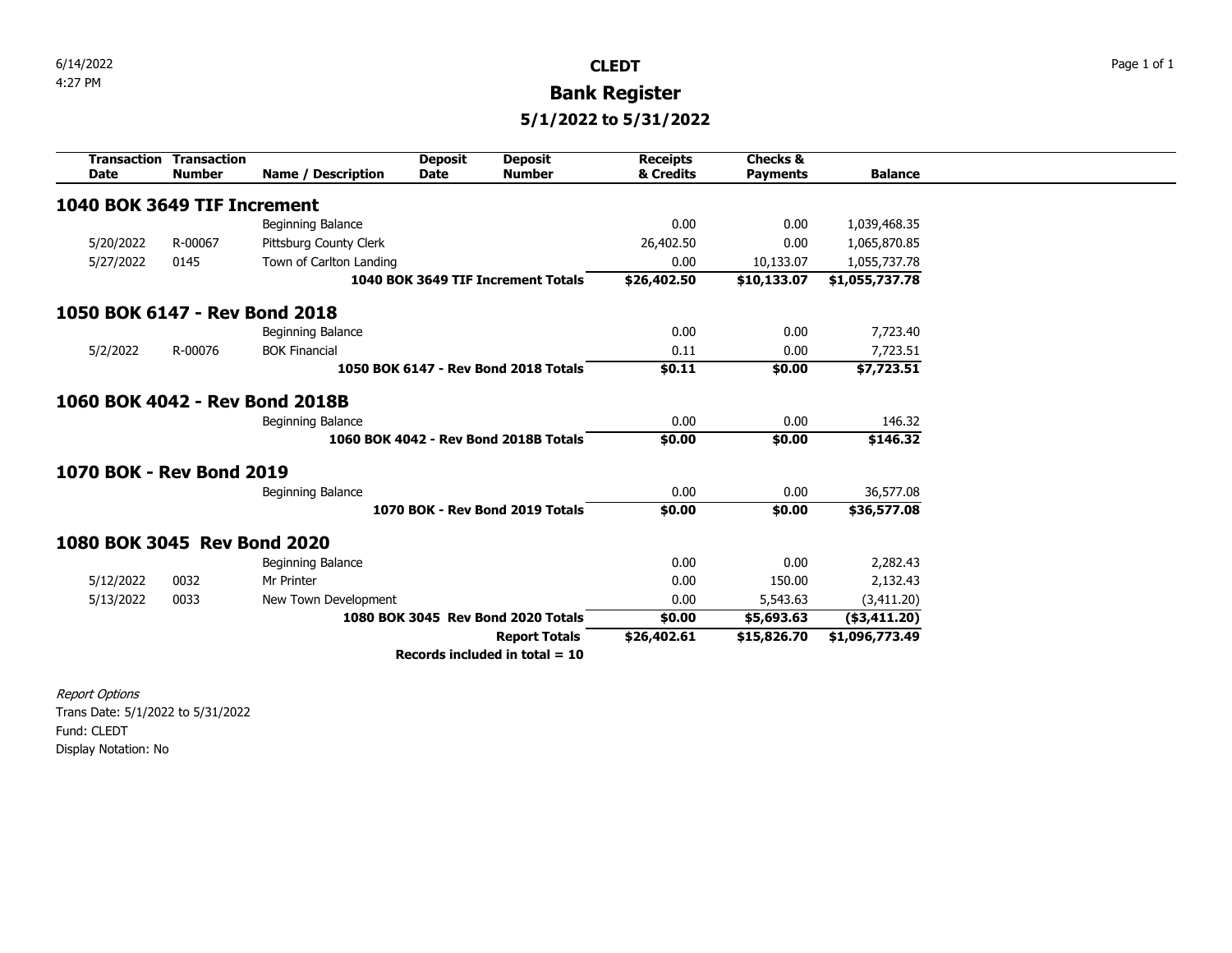# <span id="page-8-0"></span>4:40 PM **Payments Journal (Summary) 5/1/2022 to 5/31/2022**

# **Check Date Check / Reference # Payee Amount 1040 BOK 3649 TIF Increment**<br>5/27/2022 0145 Town Town of Carlton Landing [10,133.07](edittrans:2147466403) **1040 BOK 3649 TIF Increment Totals \$10,133.07 1080 BOK 3045 Rev Bond 2020** [5/12/2022](edittrans:2147466360) [0032 Mr Printer](edittrans:2147466360) [150.00](edittrans:2147466360) [5/13/2022](edittrans:2147466359) [0033 New Town Development](edittrans:2147466359) [5,543.63](edittrans:2147466359) **1080 BOK 3045 Rev Bond 2020 Totals \$5,693.63**

Report Options Check Date: 5/1/2022 to 5/31/2022 Display Notation: No Fund: CLEDT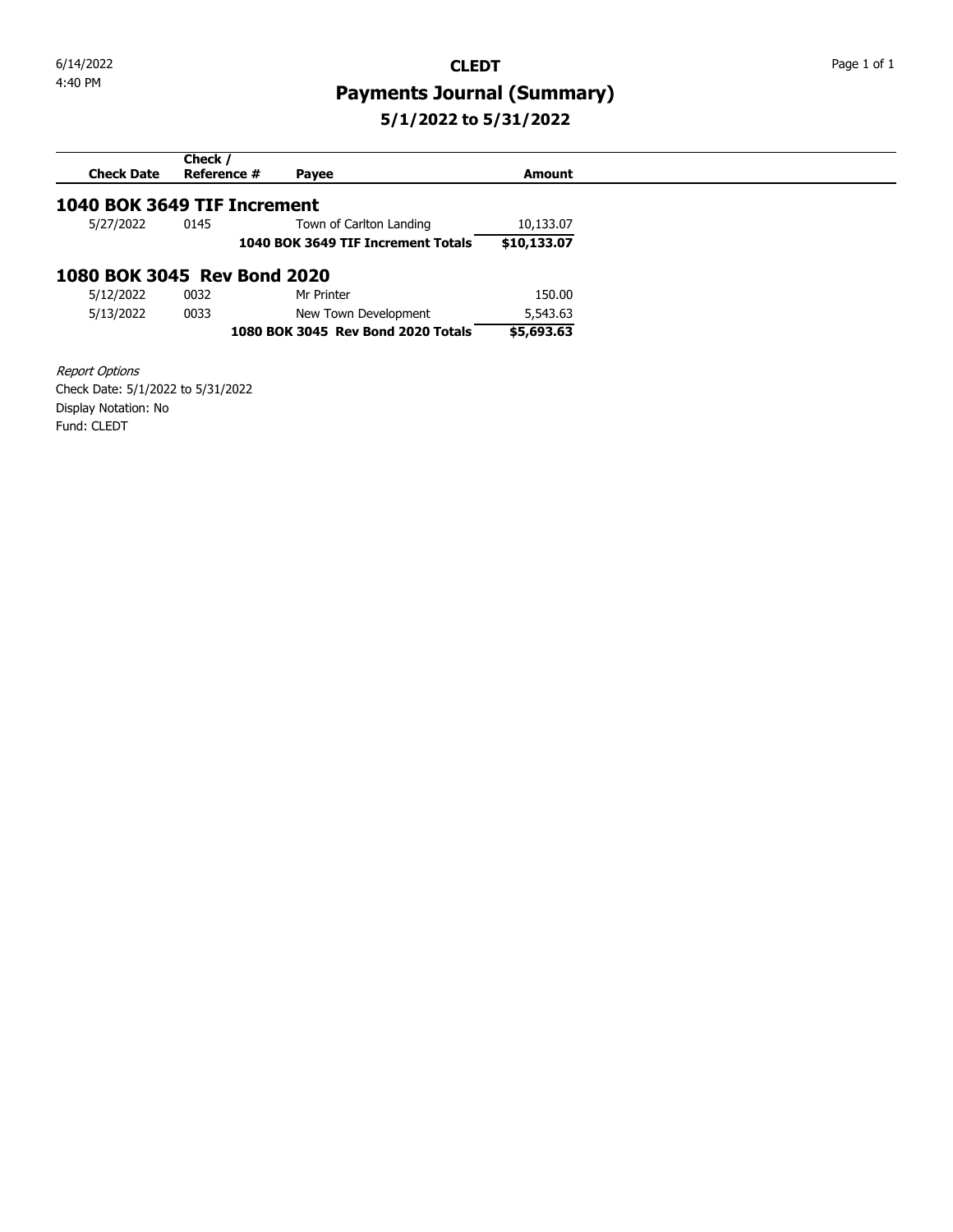# **Statement of Revenue and Expenditures**

<span id="page-9-0"></span>

| Acct                              |                                         | <b>Current Period</b><br><b>May 2022</b><br><b>May 2022</b><br><b>Actual</b> | Year-To-Date<br><b>Jul 2021</b><br><b>May 2022</b><br><b>Actual</b> | <b>Annual Budget</b><br><b>Jul 2021</b><br><b>Jun 2022</b> | <b>Annual Budget</b><br><b>Jul 2021</b><br><b>Jun 2022</b><br><b>Variance</b> | <b>Jul 2021</b><br><b>Jun 2022</b><br><b>Percent of</b><br><b>Budget</b> |  |
|-----------------------------------|-----------------------------------------|------------------------------------------------------------------------------|---------------------------------------------------------------------|------------------------------------------------------------|-------------------------------------------------------------------------------|--------------------------------------------------------------------------|--|
| <b>Revenue &amp; Expenditures</b> |                                         |                                                                              |                                                                     |                                                            |                                                                               |                                                                          |  |
| <b>Revenue</b>                    |                                         |                                                                              |                                                                     |                                                            |                                                                               |                                                                          |  |
|                                   | <b>Non-Departmental Revenues</b>        |                                                                              |                                                                     |                                                            |                                                                               |                                                                          |  |
| 3999                              | Fund Balance Carryover                  | 0.00                                                                         | 0.00                                                                | 644,885.00                                                 | 644,885.00                                                                    | 0.0%                                                                     |  |
| 4050                              | Tax Increment from County               | 26,402.50                                                                    | 863,686.76                                                          | 868,289.00                                                 | 4,602.24                                                                      | 99.5%                                                                    |  |
| 4350                              | Revenue Bond (TIF)                      | 0.00                                                                         | 0.00                                                                | 1,319,999.55                                               | 1,319,999.55                                                                  | 0.0%                                                                     |  |
| 4400                              | <b>Interest Income</b>                  | 0.11                                                                         | 9.41                                                                | 0.00                                                       | (9.41)                                                                        | 0.0%                                                                     |  |
|                                   | <b>Non-Departmental Revenues Totals</b> | \$26,402.61                                                                  | \$863,696.17                                                        | \$2,833,173.55                                             | \$1,969,477.38                                                                |                                                                          |  |
|                                   | <b>Revenue</b>                          | \$26,402.61                                                                  | \$863,696.17                                                        | \$2,833,173.55                                             | \$1,969,477.38                                                                |                                                                          |  |
|                                   | <b>Gross Profit</b>                     | \$26,402.61                                                                  | \$863,696.17                                                        | \$2,833,173.55                                             | \$0.00                                                                        |                                                                          |  |
| <b>Expenses</b>                   |                                         |                                                                              |                                                                     |                                                            |                                                                               |                                                                          |  |
|                                   | <b>Non-Departmental Revenues</b>        |                                                                              |                                                                     |                                                            |                                                                               |                                                                          |  |
| 8101                              | 2018B Revenue Bond                      | 0.00                                                                         | 1,500.00                                                            | 0.00                                                       | (1,500.00)                                                                    | 0.0%                                                                     |  |
| 8102                              | 2019 Revenue Bond                       | 0.00                                                                         | 1,500.00                                                            | 0.00                                                       | (1,500.00)                                                                    | 0.0%                                                                     |  |
| 8105                              | 2020 Revenue Bond                       | 0.00                                                                         | 1,500.00                                                            | 0.00                                                       | (1,500.00)                                                                    | 0.0%                                                                     |  |
| 8500                              | <b>Interest Expense</b>                 | 0.00                                                                         | 116,832.50                                                          | 0.00                                                       | (116, 832.50)                                                                 | 0.0%                                                                     |  |
|                                   | <b>Non-Departmental Revenues Totals</b> | \$0.00                                                                       | \$121,332.50                                                        | \$0.00                                                     | (\$121,332.50)                                                                |                                                                          |  |
|                                   | <b>General Government</b>               |                                                                              |                                                                     |                                                            |                                                                               |                                                                          |  |
| 8100                              | 2018 Revenue Bond                       | 0.00                                                                         | 0.00                                                                | 208,425.21                                                 | 208,425.21                                                                    | 0.0%                                                                     |  |
| 8101                              | 2018B Revenue Bond                      | 0.00                                                                         | 0.00                                                                | 123,700.00                                                 | 123,700.00                                                                    | 0.0%                                                                     |  |
| 8102                              | 2019 Revenue Bond                       | 0.00                                                                         | 1,500.00                                                            | 188,887.50                                                 | 187,387.50                                                                    | 0.8%                                                                     |  |
| 8103                              | 2020 Revenue Bond                       | 0.00                                                                         | 0.00                                                                | 79,925.00                                                  | 79,925.00                                                                     | 0.0%                                                                     |  |
| 8104                              | 2021 Revenue Bond                       | 0.00                                                                         | 0.00                                                                | 165,360.00                                                 | 165,360.00                                                                    | 0.0%                                                                     |  |
| 8400                              | <b>Bond Origination Fees</b>            | 0.00                                                                         | 0.00                                                                | 55,000.00                                                  | 55,000.00                                                                     | 0.0%                                                                     |  |
| 9500                              | Transfer OUT to General Fund            | 10,133.07                                                                    | 83,663.36                                                           | 101,989.00                                                 | 18,325.64                                                                     | 82.0%                                                                    |  |
|                                   | <b>General Government Totals</b>        | \$10,133.07                                                                  | \$85,163.36                                                         | \$923,286.71                                               | \$838,123.35                                                                  |                                                                          |  |
| <b>TIF Projects</b>               |                                         |                                                                              |                                                                     |                                                            |                                                                               |                                                                          |  |
| 7101                              | 2018 Rev Bond - Playground              | 0.00                                                                         | 0.00                                                                | 10,000.00                                                  | 10,000.00                                                                     | 0.0%                                                                     |  |
| 7121                              | 2018B Rev Bond-Camp Bus                 | 0.00                                                                         | 0.00                                                                | 1,170.98                                                   | 1,170.98                                                                      | 0.0%                                                                     |  |
| 7131                              | 2019 Rev Bond- Comm Cntr                | 0.00                                                                         | 0.00                                                                | 350,000.00                                                 | 350,000.00                                                                    | 0.0%                                                                     |  |
| 7132                              | 2019 Rev Bond-Camp Bus                  | 0.00                                                                         | 0.00                                                                | 67,305.84                                                  | 67,305.84                                                                     | 0.0%                                                                     |  |
| 7150                              | 2020 Bond - Pavilion                    | 5,693.63                                                                     | 48,869.46                                                           | 91,060.00                                                  | 42,190.54                                                                     | 53.7%                                                                    |  |
| 7151                              | 2020 Rev Bond- Rdgline Trail            | 0.00                                                                         | 130,311.00                                                          | 101,700.00                                                 | (28,611.00)                                                                   | 128.1%                                                                   |  |
| 7152                              | 2020 Rev Bond- Camp Bus                 | 0.00                                                                         | 0.00                                                                | 6,532.18                                                   | 6,532.18                                                                      | 0.0%                                                                     |  |
| 7153                              | 2020 Rev Bond- Alley Improv             | 0.00                                                                         | 27,499.09                                                           | 0.00                                                       | (27, 499.09)                                                                  | 0.0%                                                                     |  |
| 7155                              | 2020 Rev Bond- Future Projects          | 0.00                                                                         | 0.00                                                                | 17,146.81                                                  | 17,146.81                                                                     | 0.0%                                                                     |  |